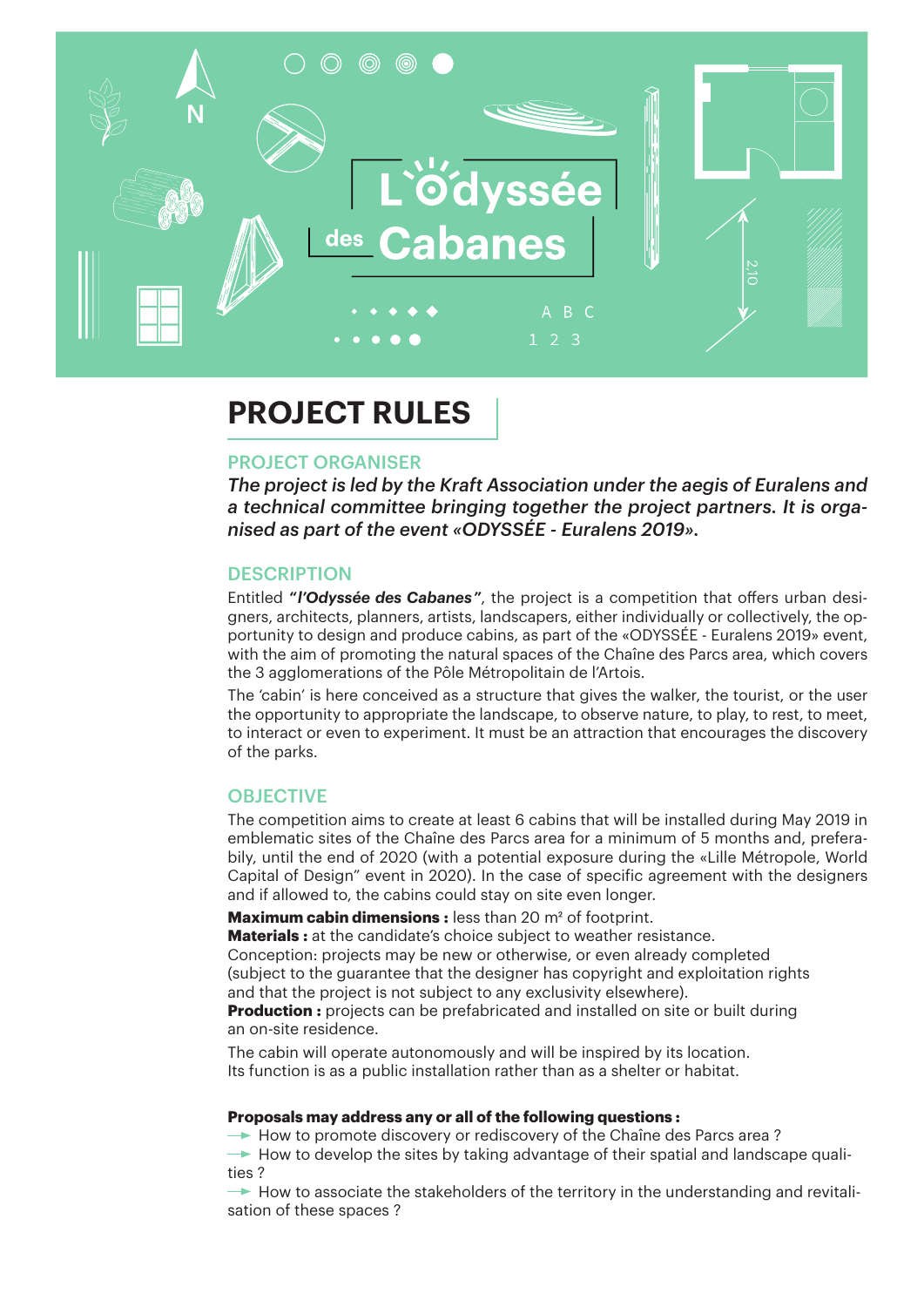**Deadline** 15 février 2019

#### **CRITERIA**

**Quality**: creative and innovative design, architectural quality. **Eco-construction :** choice of recyclable materials, local materials, promotion of local know-how, bio-sourced materials...

**Functionality :** robustness and security of visitors

**Budget :** economic feasibility and respect of budgetary constraints.

**Conception :** originality of the concept and relevance to the spirit of the project **Theme :** suitability of its functions with the site (for games, contemplation, meetings, walks, sporting activities, rediscovery of the local biodiversity, landscape, relaxation, picnics ...)

## INVOLVEMENT OF LOCAL PARTICIPANTS

**It is recommended that candidates involve local participants in their project** for the implementation or management of the project, or even for its daily running. Partnerships can be made with local residents' associations, students, sports clubs, traders, cultural facilities, companies, etc.

The involvement of local participants is conceivable at different stages:

**initial stage** (changes to planning or of usage and accessibility)

**construction stage** (participation of vocational schools, technical schools, bu-

sinesses in metalwork, wood, plastics, or eco-construction ...).

**Event phase :** upon suggestion by candidates (workshops, invitation of other artists, day-to-day running of the cabin ...).

This involvement will be considered as soon as the project is submitted or developed, after selection, on a project by project basis in consultation with Euralens which will produce a list of potential partners according to each project. Euralens and its partners will assist the Kraft Association and the successful candidates to facilitate networking with and management of all participants.

#### PRIZES

 $\rightarrow$  A maximum of €5500 for the construction of each of the winning cabins.

This sum will cover the remuneration for the design, manufacture and monitoring of the on-site installation, as well as all transportation, rentals and operating costs.

A maximum of  $£1500$  for expenses.

On presentation of receipts, candidates will be able to benefit from a maximum of €1000 for their travel and €500 for their accommodation costs, following given recommendations.

## AID WITH MATERIALS

**Aid with the supply of materials :** local partnerships will be sought according to projects (for materials, tools, labour). Assistance with the supply of materials may be considered, between the date of the jury's result and the start of the construction period, at the request of candidates. A detailed description of the requested materials and quantities must be provided no later than 1 week after the results of the competition. Quotes will be validated by the candidates. However, no guarantee of the above can be provided at this current stage. **Provided on site :** electrical connection, construction space, storage space.

#### PLANNING

Selection of the winning projects will be made in three stages :

**Administrative phase :** the administrative validity of the applications (compliance with the requirements of the rules document) will first be verified by the Kraft Association throughout the period of receipt of applications.

**Technical appraisal :** the technical and management teams of the parks that will host projects, as well as their control offices, will inspect the technical element features of the projects. They will carry out a preliminary analysis of the documents in order to prepare the jury's work. If necessary, they will interview candidates on certain technical elements.

**Jury**: the jury will analyse the nominations and nominate six winners.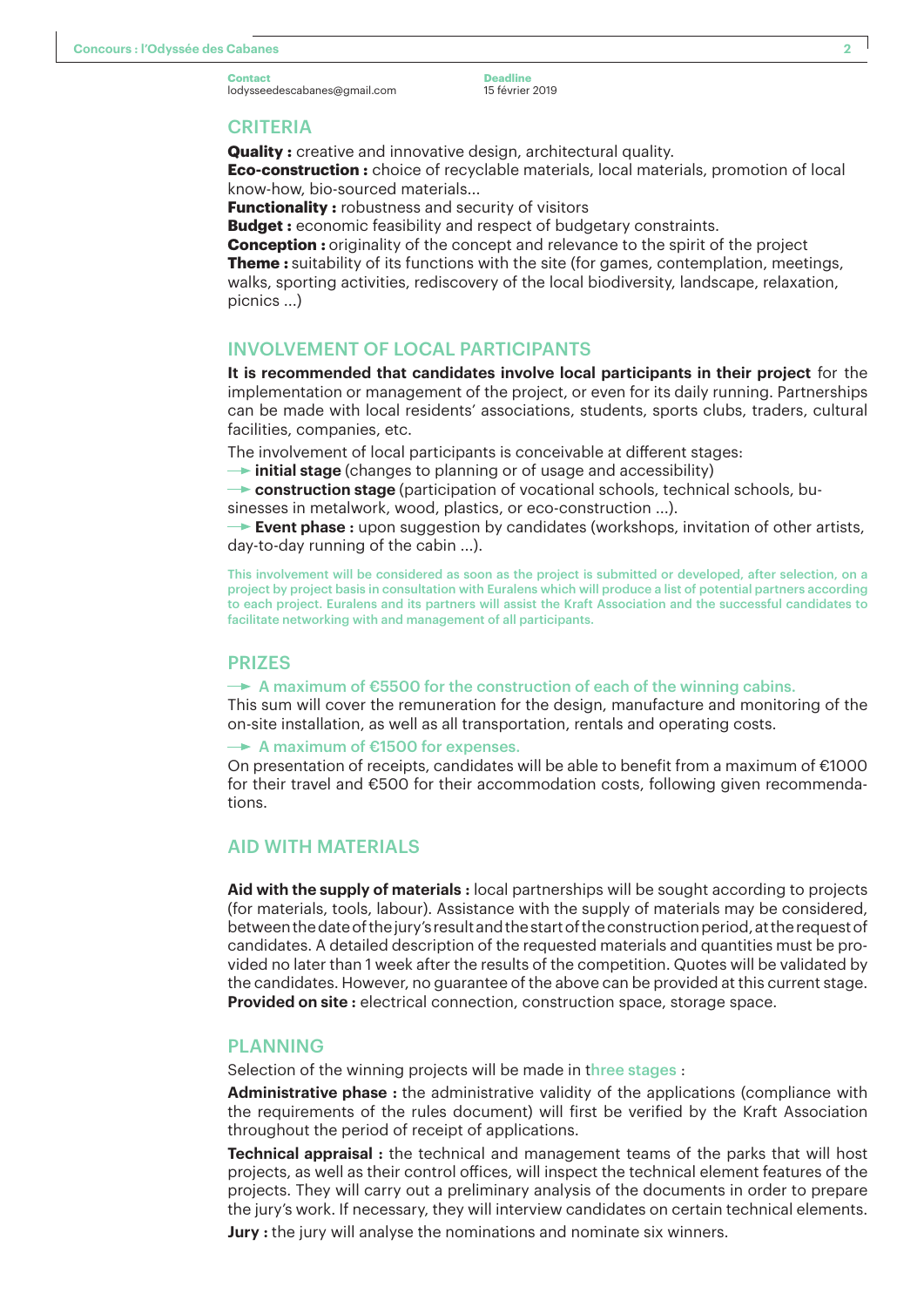**Deadline** 15 février 2019

Staff of the Kraft Association and Euralens, members of the jury and of the technical committee will be held to confidentiality with regards to information which they become aware of as a result of their participation in the competition procedure. No contact or exchange of correspondence will be possible with candidates until the final decision of the jury.

Launch of the competition: November 15, 2018

Deadline for application and submission of projects: February 15, 2019 Pre-selection of applications / technical appraisal: from 18 to 1st March 2019 Jury: March 07, 2019

#### **Completion:**

 $\rightarrow$  between April 1 and May 7, 2019 / presentation May 11 and 12

 $\rightarrow$  between the May 15 and June, 5, 2019 / presentation June 6, 2019

**Exhibition of the cabins:** until the end of September 2019 minimum, and if possible until December 2020 or even beyond.

#### **ELIGIBILITY**

#### **This competition is open to urban designers, designers, architects, urban planners, artists, landscapers. Candidates may be students or graduates.**

Applications may be submitted by an individual, a group, a collective, an agency, a company or a legal person. All candidates must be registered with a business identification number and must be allowed to edit an invoice. The invoice will mention the all taxes included amounts. Students will have to provide a certificate of accompaniment from their guardian college, as well as a certificate of insurance. Applicants will be required to take out insurance covering damage caused to and by their installations as well as covering civil liability. Candidates must guarantee their ability to carry out their project on site during the outlined times.

#### **TERMS**

 $\rightarrow$  Individuals or in a team

Students, Professionals

 $\rightarrow$  No age limit

No registration fees

Applications in French or English

## SUBMISSION OF PROJECTS

Candidates are requested to submit their applications in **dematerialised format and in PDF version, including:**

 $\rightarrow$  A short presentation of the applicant or the team

→ 3D image and / or drawings and / or photographs and / or sketches and / or schematic plans (mass, elevation, section) with dimensions

 $\rightarrow$  a description or a diagram of the construction procedure with information regarding the materials

 $\rightarrow$  any other information deemed necessary to explain the design of the project

 $\rightarrow$  The registration form duly completed

 $\rightarrow$  A PDF document summarising the title of the project, its main purpose, the main construction method, the main materials, the dimensions, the management of the cabin, the concept (up to 1500 characters).

 $\rightarrow$  A budget for the project in PDF format (including transportation, production, assembly and manufacturing costs, insurance, fees, tools ...) within a maximum total of € 5,500.

▶ Notes outlining the requirements related to the assembly (travel, accommodation, number of days for construction, number of people present on site during assembly ...) within a maximum total of 1500  $\epsilon$ .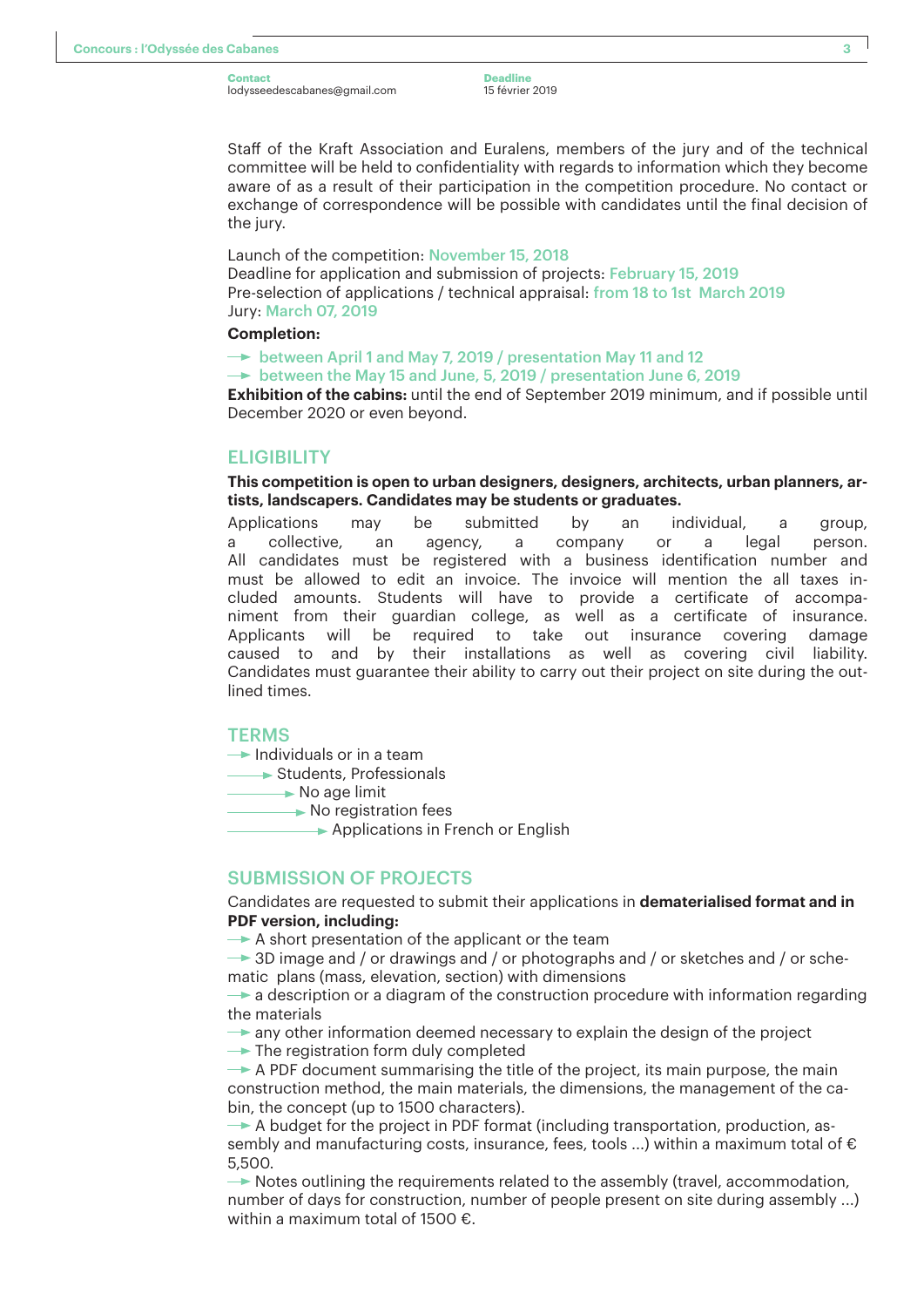**Deadline** 15 février 2019

 $\rightarrow$  Models are welcomes and can be sent to the following address

Projet L'Odyssée des cabanes Maison syndicale des mineurs 30/32 rue Casimir Beugnet 62300 LENS FRANCE

Applications can be submitted in French or English. **To be sent electronically to: lodysseedescabanes@gmail.com** Candidates will receive an acknowledgment of receipt by return.

#### JURY

The jury will be composed of experts in architecture and design, of building and eco-construction specialists and of journalists.

It will select at least 6 winning projects. Special mention and pet projects may also be awarded. All selected and awarded projects will be promoted through:

- $\rightarrow$  applicable marketing communication,
- $\rightarrow$  leaflets presenting the festival,

 $\rightarrow$  during the official inauguration of the festival or on the occasion of the Fête de la Chaîne des Parcs event

 $\rightarrow$  in the press.

On no account must the jury be contacted by candidates, under penalty of disqualification. All enquiries should be addressed to the Kraft Association: **lodysseedescabanes@ gmail.com**

## ALLOCATION OF SITES AND CONSTRUCTION:

#### **Upon announcement of the winners, these will be notified of the assigned site of their cabin and the specific location proposed.**

Exchanges between the successful candidates and the Kraft Association and the site managers concerning all the technical, logistical and assistance matters as well as the construction requirements can then begin. Site managers undertake to provide power generators for the candidates who require them, in return of a deposit, and who make the request at least three weeks before construction.

The construction schedule will be jointly defined. By entering the competition, candidates undertake to see their project through to construction between April 1st and May 7th 2019. In the event of any withdrawal, the jury reserves the right to reconsider the prize(s) awarded and to change selected candidate(s) accordingly.

Since all the locations are nature conservation sites, candidates undertake to maintain their designated spots as pristine and unpolluted as possible during construction up to the point of completion. Some sites will have specific constraints that should be taken into account and are listed in the «site sheets», downloadable from:

**www.euralens.org/lodysseedababanes**

## ADDITIONAL INFORMATION AND APPLICATION FORMS VIA THE SITE:

#### **Candidates will find on the site http://www.euralens.org/lodysseedescabanes**

- $\rightarrow$  An application form
- $\rightarrow$  The competition rules
- $\rightarrow$  Answers to the FAQs

*`*

 $\rightarrow$  Presentation packs of the 6 hosting parks

#### **Candidates will find on the site http://www.euralens.org/, guidance documents:**

- $\rightarrow$  information on Euralens
- $\rightarrow$  Information on the Odyssée 2019 event

 $\rightarrow$  Information on the Chaîne des Parcs area + A map of the Chaîne des Parcs area (http://www.euralens.org/actions/la-chaine-des-parcs.html)

 $\blacktriangleright$  Information on the assets of the land by Louvre Lens Tourisme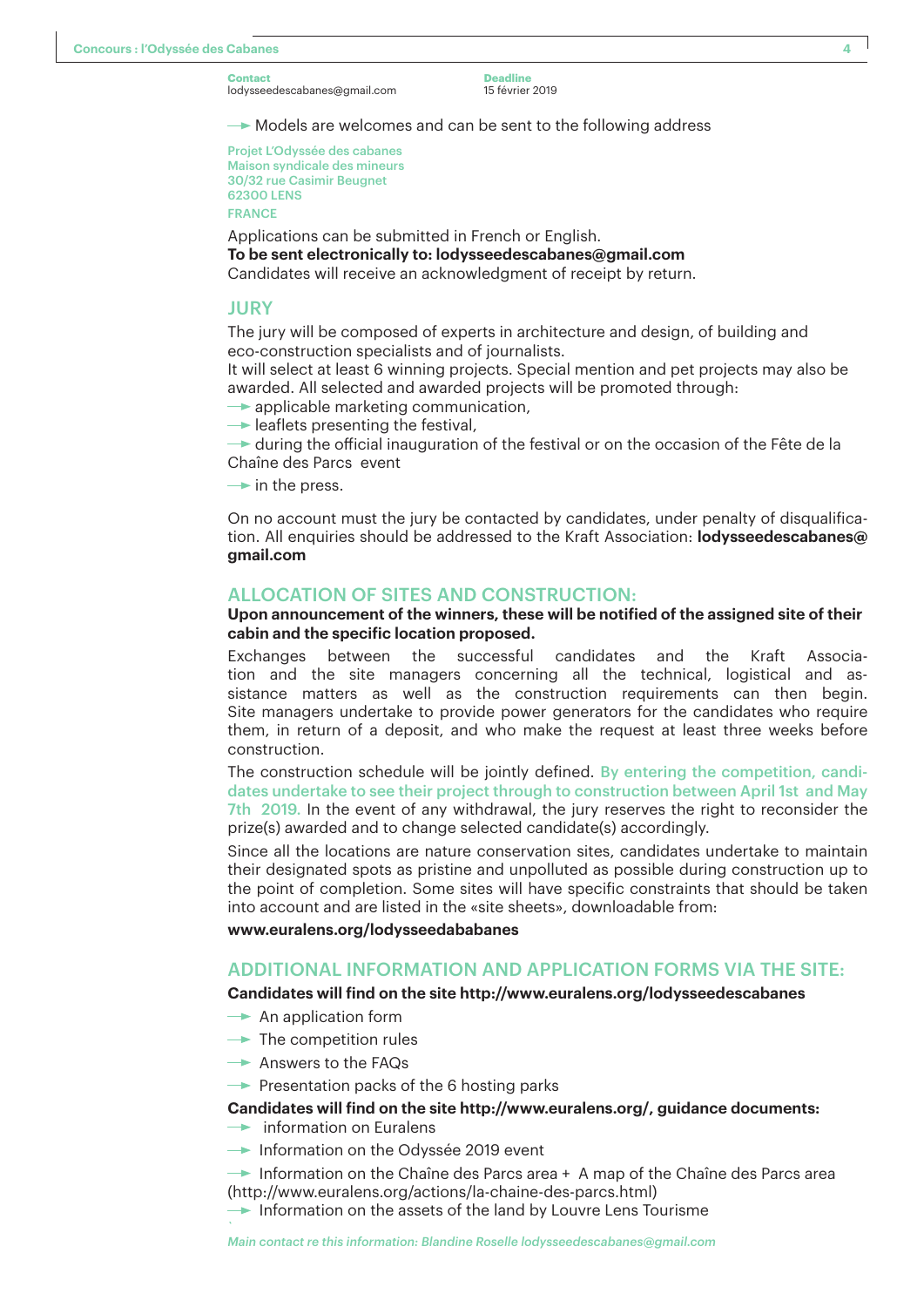**Deadline** 15 février 2019

## COPYRIGHT

The copyright on individual projects belongs to the candidates. In principle, the property rights on the completed works belong to the structures hosting the projects (site managers).

Candidates undertake to submit projects free from any intellectual property rights owed to a third party.

The use of the completed projects, as well as the destruction and disposal of these, are left to the discretion of Euralens.

Design plans and photographs of completed projects will be used free of charge on Euralens 2019 communications (paper and digital formats as well as on the Euralens 2019 web pages and social media) and any other promotional material that the executive committee judges necessary.

The Kraft Association reserves the right to exhibit all or part of the projects presented during this competition (winners and non-winners). By participating in The Cabin Odyssey competition, candidates authorise the organisers to use all the images and texts submitted for any publication purposes; candidates will retain the full intellectual property of their work.

## ACCEPTANCE OF COMPETITION RULES

Candidates, by the mere fact of their application to the competition, accept without reservation all the requirements governing the competition and the rules. Applications whose content and filing conditions are not in compliance with the rules and the minimum requirements described will be declared inadmissible.